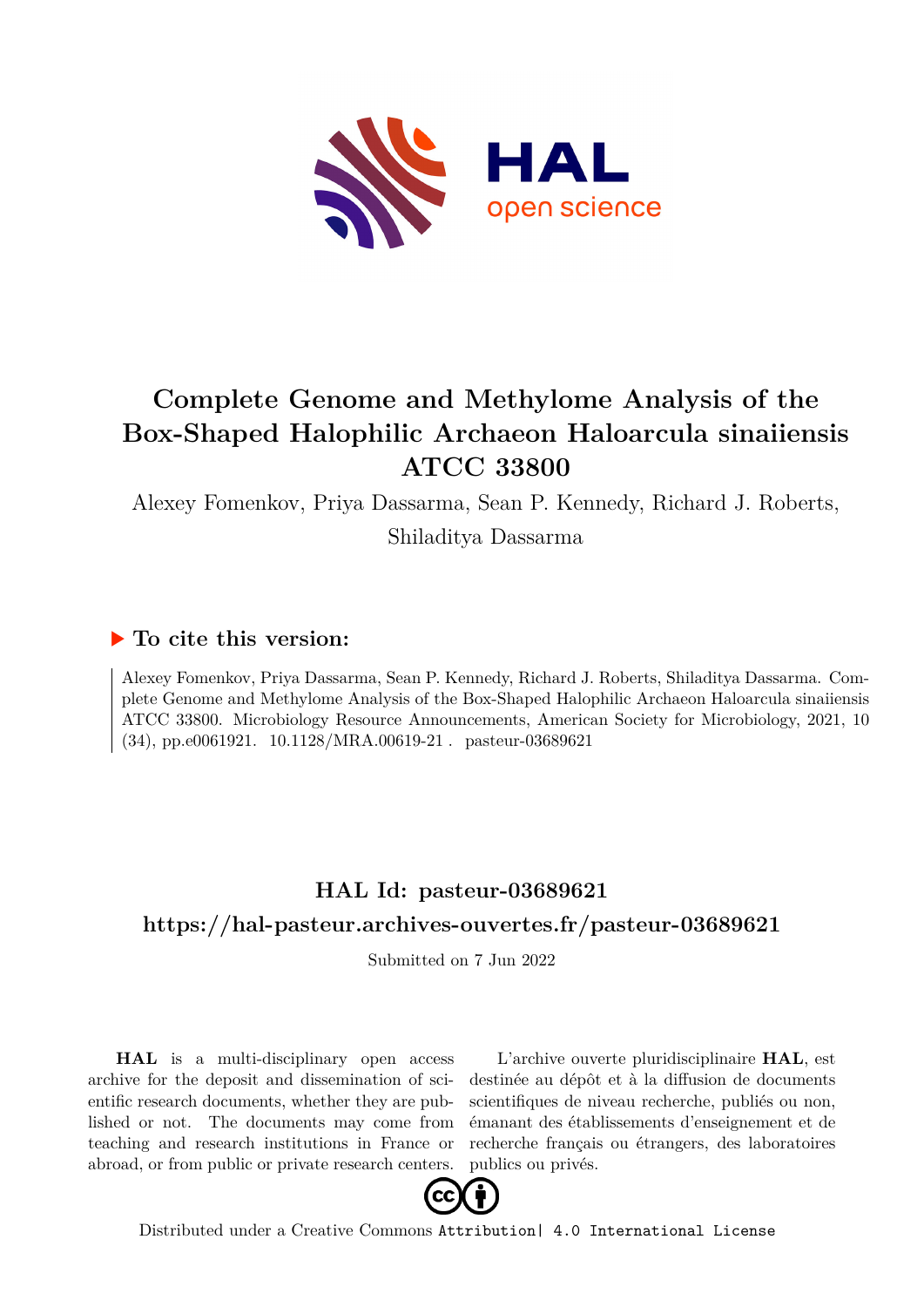

## Complete Genome and Methylome Analysis of the Box-Shaped Halophilic Archaeon Haloarcula sinaiiensis ATCC 33800

**Microbiology** 

**Resource Announcements** 

[Alexey Fomenkov](https://orcid.org/0000-0002-2463-5946),ª Priya DasSarma,<sup>ь</sup> Sean P. Kennedy,< Richard J. Roberts,ª <mark>©</mark>Shiladitya DasSarma<sup>b.c</sup>

aResearch Department, New England BioLabs, Ipswich, Massachusetts, USA bDepartment of Microbiology and Immunology, University of Maryland School of Medicine, Baltimore, Maryland, USA cDepartment of Computational Biology, Institut Pasteur, Paris, France

ABSTRACT The genome of halophilic archaeon Haloarcula sinaiiensis ATCC 33800 was sequenced and assembled and comprises seven replicons. Four m6A and one m4C modified motifs and their responsible methyltransferase genes have been identified in the genome by single-molecule real-time (SMRT) sequencing and bioinformatic analysis.

aloarcula sinaiiensis ATCC 33800 is a halophilic archaeon isolated from brine samples collected at the Red Sea Sabkha Gavish (1). The cells are flat and angular, including irregular rectangles, triangles, and squares. H. sinaiiensis is extremely halophilic with a requirement for more than 2 M NaCl for growth and 3 to 4 M NaCl for optimal growth (2–4).

A Pacific Biosciences RS II instrument and SMRTAnalysis pipeline were used for sequencing, contig assembly, and modification analysis as in reference 5. The H. sinaiiensis ATCC 33800 strain was a gift from ATCC. Briefly, cells were grown in 500 ml ATCC 1230 Haloarcula medium and trace elements (3.50 mg/ml FeSO<sub>4</sub>  $\cdot$  7H<sub>2</sub>O, 0.88 mg/ml ZnSO<sub>4</sub>  $\cdot$  7H<sub>2</sub>O, 0.66 mg/ ml MnSO<sub>4</sub>  $\cdot$  H<sub>2</sub>O, and 0.02 mg/ml CuSO<sub>4</sub>  $\cdot$  5H<sub>2</sub>O [pH 7.4]) diluted 2,000-fold at 37°C for 36 h and then centrifuged to recover cells. Pellets were resuspended in 100ml of a 25% NaCl salt solution and lysed by osmotic shock by addition of a 10mM EDTA solution until visual clearing occurred. High-molecular-weight DNA was harvested. The archaeal lysate was extracted three times with an equal volume of phenol saturated with Tris-HCl (pH 8) followed by dialysis and treatment with RNase (6).

A total of 10 $\mu$ g of genomic DNA (gDNA) was used to prepare single-molecule real-time (SMRT) libraries. Briefly, SMRTbell libraries were constructed from a genomic DNA sample sheared to  $\sim$  10 to 20 kb using the G-tubes protocol (Covaris, Woburn, MA, USA), end repaired (NEBnext end repair, E6050; New England BioLabs [NEB], Ipswich, MA, USA), and ligated (Quick Ligation kit, M2200S; NEB) to PacBio hairpin adapters. Incompletely formed SMRTbell templates and linear DNAs were digested with a combination of exonuclease III and exonuclease VII (New England BioLabs). DNA qualification and quantification were performed using the Qubit fluorimeter (Invitrogen, Eugene, OR) and 2100 Bioanalyzer (Agilent Technology, Santa Clara, CA).

Three 6-, 10-, and 13-kb SMRTbell libraries were prepared according to the PacBio sample preparation protocol [\(https://www.pacb.com/wp-content/uploads/2015/09/Guide](https://www.pacb.com/wp-content/uploads/2015/09/Guide-Pacific-Biosciences-Template-Preparation-and-Sequencing.pdf) -Pacifi[c-Biosciences-Template-Preparation-and-Sequencing.pdf\)](https://www.pacb.com/wp-content/uploads/2015/09/Guide-Pacific-Biosciences-Template-Preparation-and-Sequencing.pdf), including additional separation on a BluePippin system (Sage Science, Beverly, MA) and sequencing with C4-P6 chemistry, using 9 SMRT cells, as follows: 5 with non-size selected (6 and 10 kb) and 4 with size selected 13-kb libraries with a 360-minute collection time for each library. A total of 3,048 Gb sequencing data in 274,386 polymerase reads with mean subread lengths of 4,980 bp and  $N_{50}$  subread length of 7,635 bp were obtained ( $\sim$ 426 $\times$  coverage) and de novo assembled using HGAP\_Assembly.3 version 2.3.0 with default quality and read length parameters and 3 times polished using Quiver (7). The polished assemblies generated seven closed circular contigs (Table 1). The assembled sequences were annotated using the NCBI Citation Fomenkov A, DasSarma P, Kennedy SP, Roberts RJ, DasSarma S. 2021. Complete genome and methylome analysis of the boxshaped halophilic archaeon Haloarcula sinaiiensis ATCC 33800. Microbiol Resour Announc 10:e00619-21. [https://doi.org/10](https://doi.org/10.1128/MRA.00619-21) [.1128/MRA.00619-21.](https://doi.org/10.1128/MRA.00619-21)

Editor Kenneth M. Stedman, Portland State University

Copyright © 2021 Fomenkov et al. This is an open-access article distributed under the terms of the [Creative Commons Attribution 4.0](https://creativecommons.org/licenses/by/4.0/) [International license](https://creativecommons.org/licenses/by/4.0/).

Address correspondence to Alexey Fomenkov, fomenkov@neb.com, or Shiladitya DasSarma, sdassarma@som.umaryland.edu.

Received 17 June 2021 Accepted 30 July 2021 Published 26 August 2021

**AMFRICAN SOCIETY FOR** 

**MICROBIOLOGY**